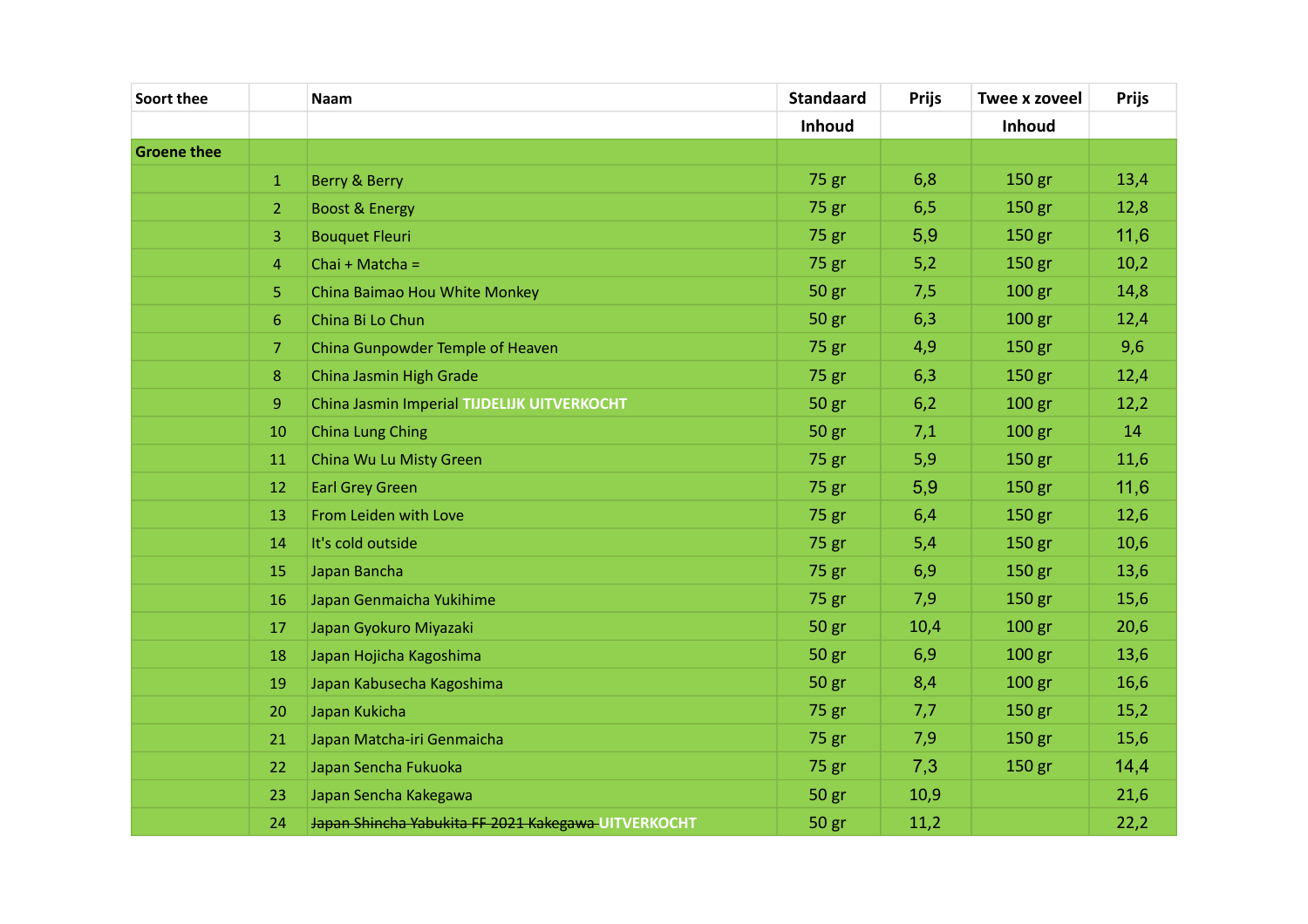|                    | 25 | Japan Tamaryokucha                               | 50 gr | 11,9 | 100 gr            | 23,6 |
|--------------------|----|--------------------------------------------------|-------|------|-------------------|------|
|                    | 26 | Japan Tamaryokucha Sonogi                        | 50 gr | 17,9 |                   | 35,6 |
|                    | 27 | Just the two of us                               | 75 gr | 5,2  | 150 gr            | 10,2 |
|                    | 28 | <b>Marrakesh Nights</b>                          | 75 gr | 5,3  | 150 gr            | 10,4 |
|                    | 29 | <b>Mellow Mandarine</b>                          | 75 gr | 5,4  | 150 gr            | 10,6 |
|                    | 30 | <b>Morning Melody</b>                            | 75 gr | 5,4  | 150 gr            | 10,6 |
|                    | 31 | Nepal TGFOP1 Kanchanjangha                       | 75 gr | 6,9  | 150 gr            | 13,6 |
|                    | 32 | Rose kisses Mint                                 | 75 gr | 5,4  | 150 gr            | 10,6 |
|                    | 33 | <b>Smiling Buddha</b>                            | 75 gr | 5,4  | 150 gr            | 10,6 |
|                    | 34 | <b>Spicey Inspiration</b>                        | 75 gr | 6,2  | 150 gr            | 12,2 |
|                    | 35 | <b>Stop making Sense</b>                         | 75 gr | 5,2  | 150 gr            | 10,2 |
|                    | 36 | Winter Imperial nu 10% korting op genoemde prijs | 75 gr | 5,7  | 150 gr            | 11,2 |
|                    | 37 | You are so beautiful                             | 75 gr | 5,4  | 150 <sub>gr</sub> | 10,6 |
| <b>Matcha</b>      |    |                                                  |       |      |                   |      |
|                    | 38 | Premium ***                                      | 30 gr | 28,9 |                   |      |
|                    | 39 | Cha No Yu (Ceremonial Quality) *****             | 30 gr | 33,9 |                   |      |
| <b>Witte thee</b>  |    |                                                  |       |      |                   |      |
|                    | 40 | Bai Mu Dan Ginger Lemon                          | 50 gr | 5,4  | 100 gr            | 10,6 |
|                    | 41 | Bai Mu Dan Vanilla Lavender                      | 50 gr | 5,4  | 100 gr            | 10,6 |
|                    | 42 | China Bai Mu Dan                                 | 40 gr | 4,9  | 80 gr             | 9,6  |
|                    | 43 | China Jasmin Dragonpearls                        | 40 gr | 10,4 | 80 gr             | 20,6 |
|                    | 44 | China Yin Zhen                                   | 50 gr | 10,4 | 100 <sub>gr</sub> | 20,6 |
| <b>Zwarte thee</b> |    |                                                  |       |      |                   |      |
|                    | 45 | <b>Blackberry Tango</b>                          | 75 gr | 6,4  | 150 gr            | 12,6 |
|                    | 46 | <b>Blue Earl Grey</b>                            | 75 gr | 5,7  | 150 gr            | 11,2 |
|                    | 47 | Ceylon OP Venture                                | 75 gr | 5,9  | 150 gr            | 11,6 |
|                    | 48 | Cha Cha Vanilla                                  | 75 gr | 5,2  | 150 gr            | 10,2 |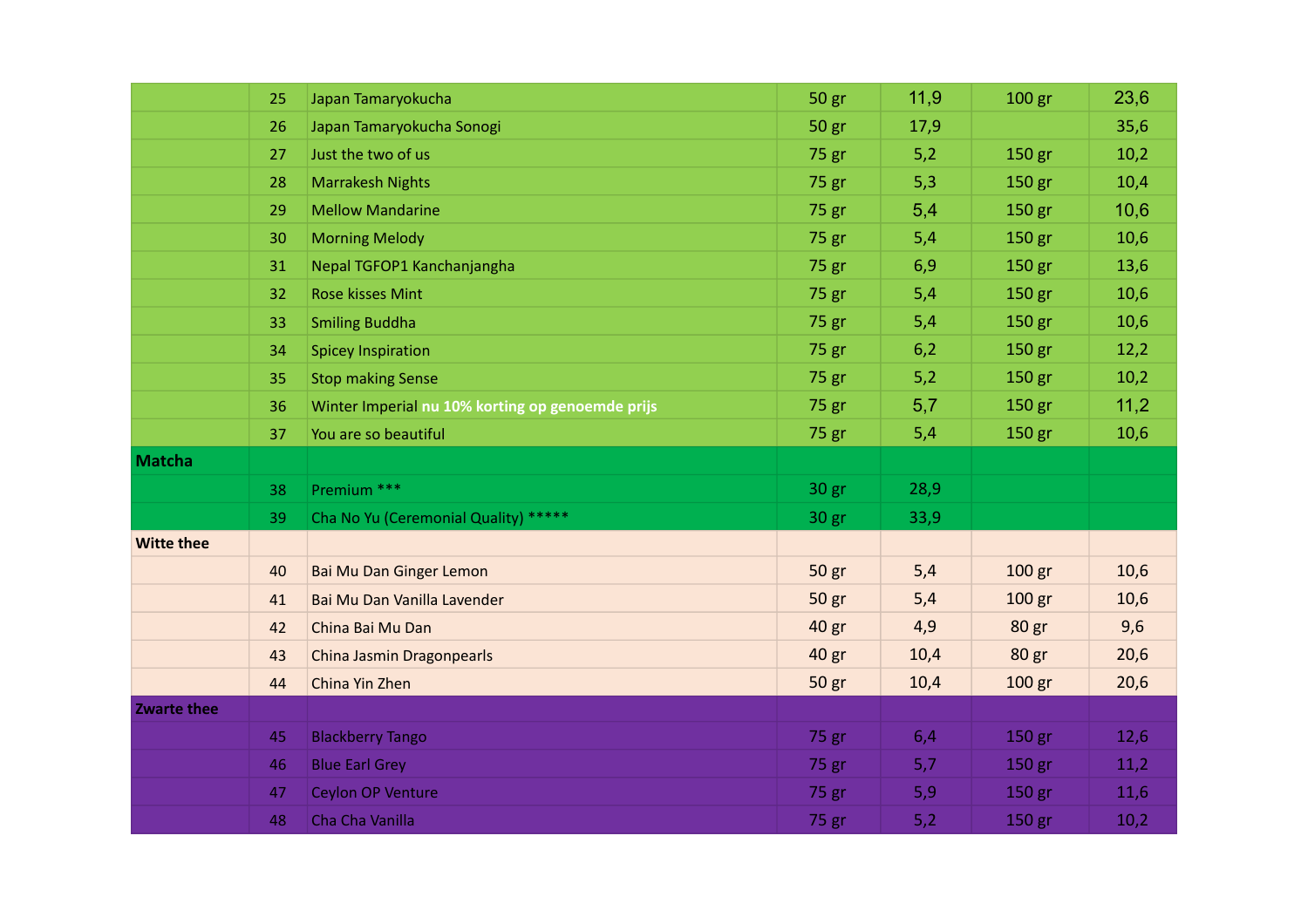|                       | 49 | Chai                                                      | 75 gr   | 5,2  | 150 gr            | 10,2 |
|-----------------------|----|-----------------------------------------------------------|---------|------|-------------------|------|
|                       | 50 | <b>China Black Moonlight</b>                              | 50 gr   | 5,2  | 100 gr            | 10,2 |
|                       | 51 | China Golden Yunnan GFOP                                  | 75 gr   | 6,4  | 150 gr            | 12,6 |
|                       | 52 | China Keemun Mao Feng                                     | 75 gr   | 6,9  | 150 gr            | 13,6 |
|                       | 53 | <b>China Lapsang Souchong</b>                             | 75 gr   | 6,4  | 150 gr            | 12,6 |
|                       | 54 | <b>English Breakfast Broken</b>                           | 75 gr   | 5,2  | 150 gr            | 10,2 |
|                       | 55 | India Assam SF SFTGFOP 1 Tonganagaon                      | 75 gr   | 7,2  | 150 gr            | 14,2 |
|                       | 56 | India Darjeeling 2022 FF SFTGFOP1 Seeyok NU TE BESTELLEN! | 50 gr   | 10,9 | 100 gr            | 21,6 |
|                       | 57 | India Darjeeling FF FTGFOP1 Steinthal                     | 75 gr   | 8,9  | 150 gr            | 17,6 |
|                       | 58 | Lady Grey Deluxe                                          | 75 gr   | 6,2  | 150 gr            | 12,2 |
|                       | 59 | Nepal SF SFTGFOP Jun Chiyabari                            | 75 gr   | 8,3  | 150 gr            | 16,4 |
|                       | 60 | <b>Russian Earl Grey</b>                                  | 75 gr   | 5,9  | 150 gr            | 11,6 |
|                       | 61 | <b>Tjik Tjok</b>                                          | $75$ gr | 5,6  | 150 gr            | 11   |
|                       | 62 | <b>Tropical Fruit Treassure</b>                           | 75 gr   | 5,7  | 150 gr            | 11,2 |
|                       | 63 | WinterLove nu 10% korting op genoemde prijs               | 75 gr   | 5,7  | 150 gr            | 11,2 |
| Pu Erh                |    |                                                           |         |      |                   |      |
|                       | 64 | China High Grade King of Pu Erh                           | 75 gr   | 6,4  | 150 gr            | 12,6 |
| <b>Oolong</b>         |    |                                                           |         |      |                   |      |
|                       | 65 | China Anxi Tie Guan Yin                                   | 50 gr   | 6,4  | 100 gr            | 12,6 |
|                       | 66 | <b>China Milky Oolong</b>                                 | 75 gr   | 7,9  | 150 gr            | 15,6 |
|                       | 67 | China Oolong Shui Xian                                    | 50 gr   | 5,6  | 100 <sub>gr</sub> | 11   |
|                       | 68 | <b>China Pouchong</b>                                     | 50 gr   | 6,5  | 100 gr            | 12,8 |
|                       | 69 | <b>Nepal Oolong</b>                                       | 50 gr   | 6,6  | 100 gr            | 13   |
| <b>Vruchtenblends</b> |    |                                                           |         |      |                   |      |
|                       | 70 | <b>Brrrr</b>                                              | 75 gr   | 5,2  | 150 gr            | 10,2 |
|                       | 71 | <b>Coup Soleil</b>                                        | 75 gr   | 5,2  | 150 gr            | 10,2 |
|                       | 72 | <b>Elderberry suits Vanilla</b>                           | 75 gr   | 4,9  | 150 gr            | 9,6  |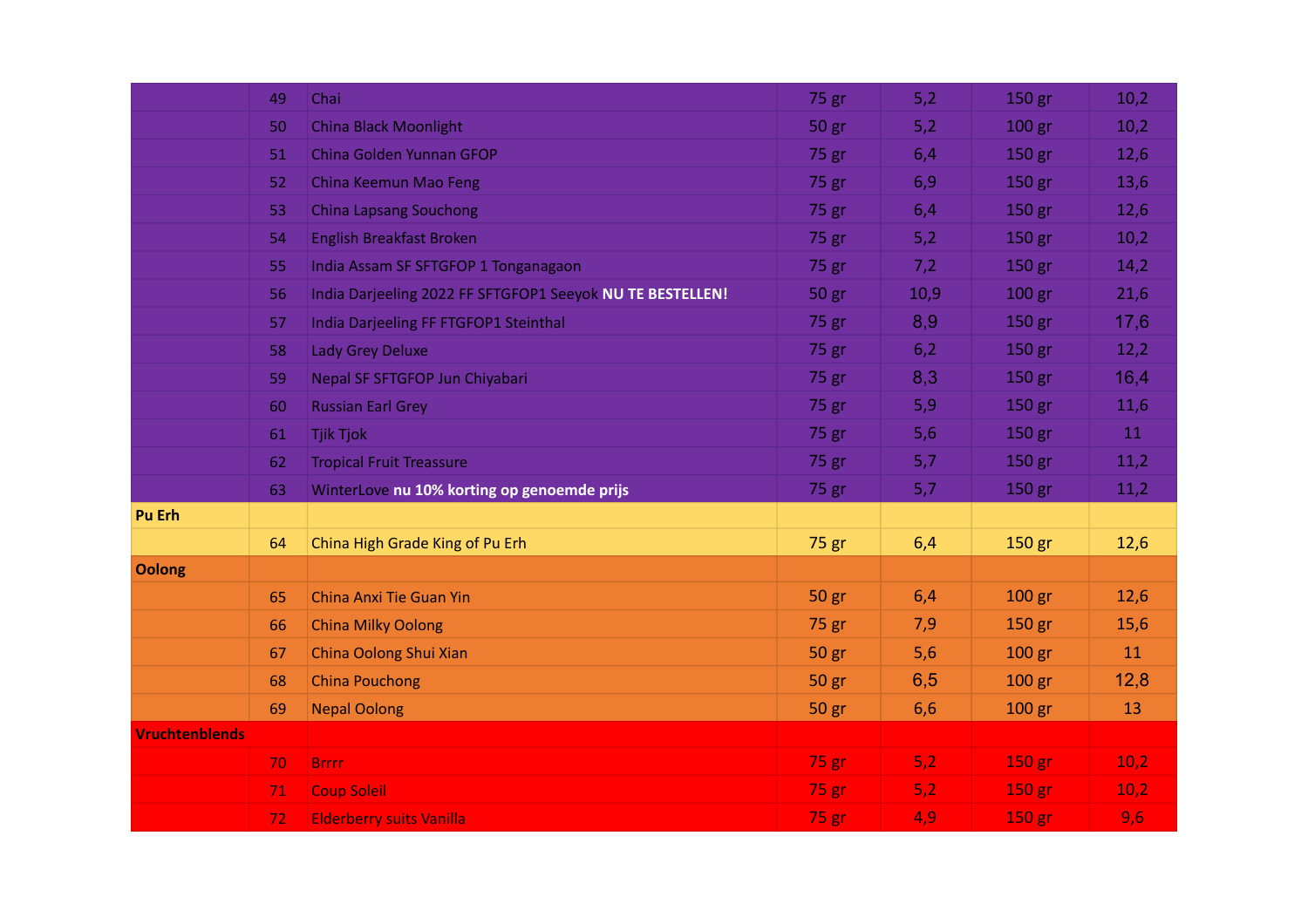|                      | 73 | <b>Give Peache a Chance</b>                      | 75 gr   | 5,2 | 150 gr | 10,2           |
|----------------------|----|--------------------------------------------------|---------|-----|--------|----------------|
|                      | 74 | Let's Dance                                      | 75 gr   | 4,9 | 150 gr | 9,6            |
|                      | 75 | <b>Precious Moments</b>                          | 50 gr.  | 4,2 | 80 gr  | 8,2            |
|                      | 76 | <b>Sunny Kiss</b>                                | $75$ gr | 4,9 | 150 gr | 9,6            |
|                      | 77 | Winter's Finest nu 10% korting op genoemde prijs | 75 gr   | 5,4 | 150 gr | 10,6           |
| <b>Kruidenblends</b> |    |                                                  |         |     |        |                |
|                      | 78 | <b>Amour Provence</b>                            | 50 gr   | 4,1 | 100 gr | 8              |
|                      | 79 | Beat it!                                         | 75 gr   | 5,7 | 150 gr | 11,2           |
|                      | 80 | Camomile Blossoms, Kamillebloesem                | 50 gr   | 4,9 | 100 gr | 9,6            |
|                      | 81 | Chai Herbal Blend                                | 75 gr   | 5,2 | 150 gr | 10,2           |
|                      | 82 | <b>Delightful Fasting</b>                        | 75 gr   | 5,2 | 150 gr | 10,2           |
|                      | 83 | D tox                                            | 75 gr   | 4,9 | 150 gr | 9,6            |
|                      | 84 | <b>Evening Herbals</b>                           | 75 gr   | 5,2 | 150 gr | 10,2           |
|                      | 85 | Fill'm up                                        | 75 gr   | 4,9 | 150 gr | 9,6            |
|                      | 86 | Good Mornin'                                     | 75 gr   | 5,9 | 150 gr | 11,6           |
|                      | 87 | Green Mint, Groene Munt                          | 50 gr   | 3,9 | 100 gr | 7,6            |
|                      | 88 | <b>Internal Peace</b>                            | 75 gr   | 5,2 | 150 gr | 10,2           |
|                      | 89 | Lemon freshens up Ginger                         | 75 gr   | 5,2 | 150 gr | 10,2           |
|                      | 90 | Live is life                                     | 75 gr   | 4,9 | 150 gr | 9,6            |
|                      | 91 | Meditation                                       | 75 gr   | 4,9 | 150 gr | 9,6            |
|                      | 92 | Nettle, Brandnetel                               | 50 gr   | 3,6 | 100 gr | 7 <sup>1</sup> |
|                      | 93 | <b>Nice Dreams</b>                               | 75 gr   | 5,9 | 150 gr | 11,6           |
|                      | 94 | Such A Perfect Day                               | 75 gr   | 5,9 | 150 gr | 11,6           |
|                      | 95 | <b>Summer Romance</b>                            | 75 gr   | 4,9 | 150 gr | 9,6            |
|                      | 96 | Thinking of you                                  | 75 gr   | 5,2 | 150 gr | 10,2           |
|                      | 97 | <b>Women's Power</b>                             | 75 gr   | 5,2 | 150 gr | 10,2           |
|                      |    |                                                  |         |     |        |                |